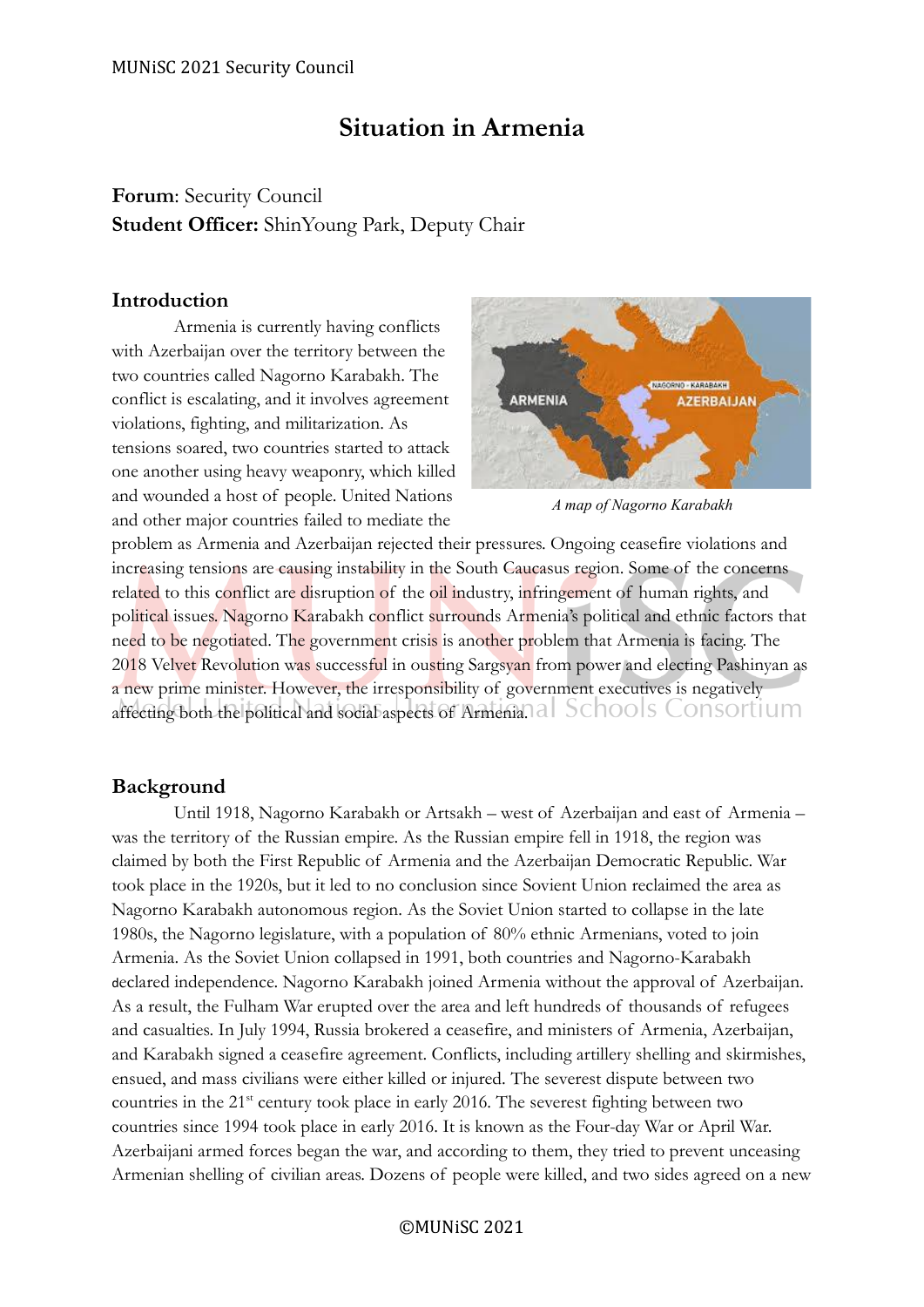ceasefire after 4 days of fighting. However, incessant clashes and violations of ceasefire occurred, and the tensions escalated. Then, a huge conflict began on 27 September 2020. According to Artsakh authorities, the dispute started when Azerbaijan armed forces launched artillery attacks on the capital of Artsakh, Stepanakert. However, Azerbaijan forces claimed that they began the dispute as a counteroffensive to the intensive shelling of Armenian forces. Azerbaijan is supported by Turkey, which is expected to increase the range of its influence. The conflict did not end until the end of October. It destroyed private properties, damaged the civilian infrastructures and vehicles, and killed many people from both Armenia and Azerbaijan.

Aside from ongoing territorial issues, there is a governmental problem that Armenia is currently facing. The government also failed to negotiate the Nagorno Karabakh conflict. Pashinyan, through a video message on Facebook, accused Azerbaijan of not trying to negotiate with the issue and further stated that there will be no diplomatic solution for a long time. With the maladministration of the Armenian government, Armenia is now having various problems on social and political sides. The 2018 Velvet Revolution was an anti-governmental protest against political corruption by the previous long-dominant political party. As a result, Serzh Sargsyan was removed from his position, and Pashinyan, the leader of the revolution, was elected as a new prime minister who served for ten years. However, several problems arose due to the misrule by government members that include the lack of political legitimacy, misunderstanding of the concept of democracy, and more. Failure to respect the rule of law led to the lack of human rights as well as infringements on the freedom of expression. In early 2020, when the COVID-19 outbreak became a major health issue in Armenia, the government didn't put effective measures to deal with it. Although they announced the public health rules, supervision of implementation did not take place until June. As a result, the pandemic is spreading in an uncontrolled manner.

Model United Nations | International Schools Consortium

#### **Problems Raised**

#### *Increasing Number of Refugees*

With the escalation of Armenia-Azerbaijan conflict, more and more people are moving to find safe places to live. While 300,000 ethnic Armenians fled to Azerbaijan from 1988 to 1992, a mass number of Azerbaijanis also fled to Armenia to avoid dangers. According to the United Nations High Commissioner for Refugees (UNHCR),



*People displaced by the ongoing Nagorno Karabakh Conflict*

or the UN Refugee Agency, up to 1.5 million people became refugees as a result of ethnic fighting in Armenia, Azerbaijan and Georgia by 1996. The statistics from 1996 shows that 185,000 Armenians moved to Azerbaijan, and 299,000 Azerbaijanis moved to Armenia. Due to rising number of refugees, existing refugee asylums are having enormous pressures and refugees are not able to get proper humanitarian aid.

#### *Internally Displaced Persons (IDPs)*

Internally displaced people are another serious issue caused by the Armenia-Azerbaijan conflict. Both Armenians and Azerbaijanis are moving inside their countries to find safer places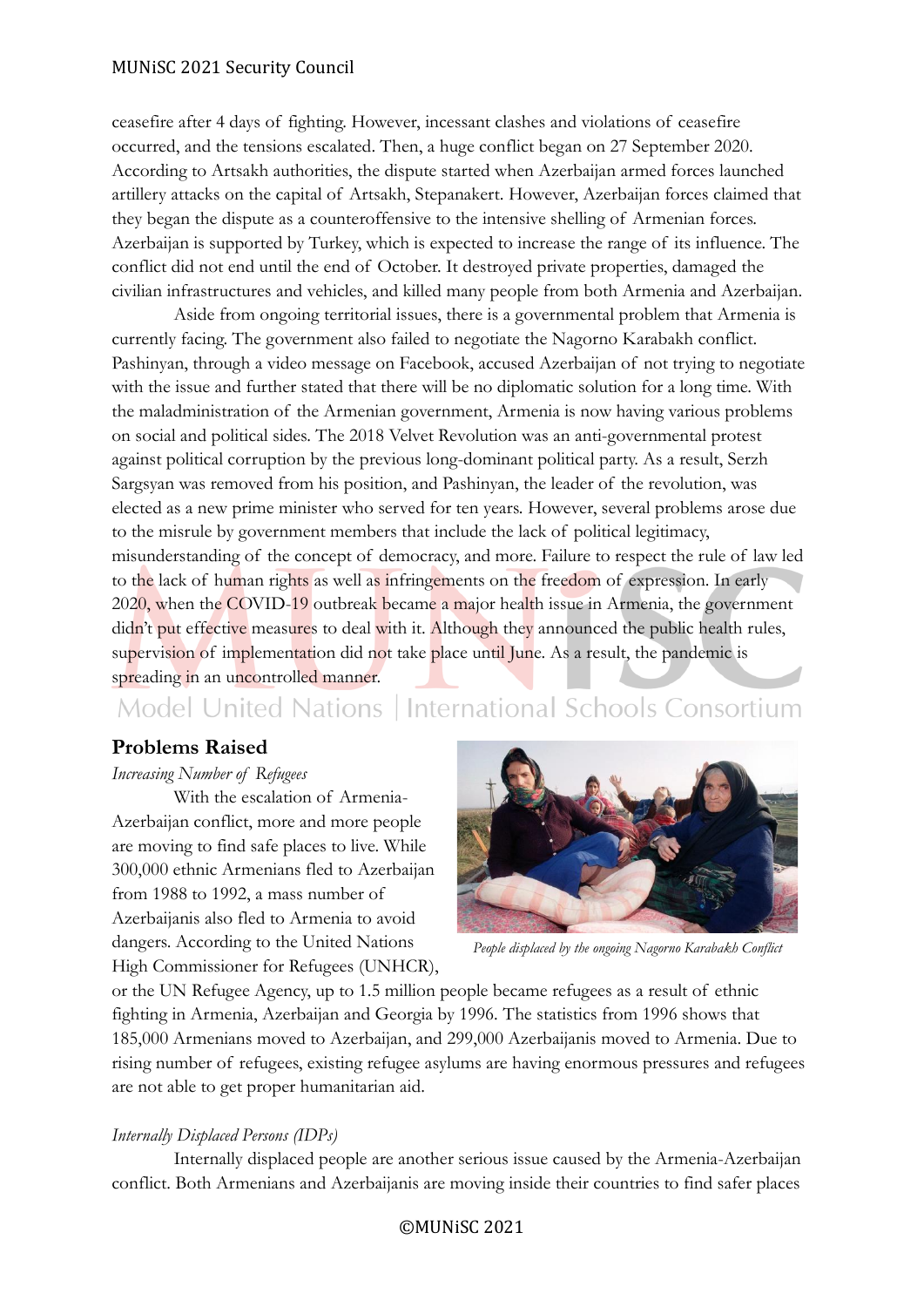to live. According to the UNHCR in 1996, there were 72,000 Armenians IDPs, and 684,000 IDPs moved from Nagorno-Karabakh to Azerbaijan. This was when the Karabakh war broke out between two countries. It caused one of the world's largest number of internally displaced persons: mass exodus took place by ethnic Azeris to avoid Armenian forces. As reported by one investigation, there were about 600,000 registered Azerbaijanis IDPs in 2019. Around 40,000 of them are from Nagorno-Karabakh and other 560,000 are from the surrounding districts.

#### *Human Rights Infringements*

The Armenian government is not faithfully following the rule of law and is failing to safeguard its citizens' human rights. They have not proposed effective measure to deal with the issues raised from violence against women and the lack of care for children with disabilities. Although the Armenian government created and transformed several programs to support children-care, those programs do not include children with disabilities. As a result, children with disabilities continue to face discrimination and are not able to receive proper accommodation. Domestic violence against women is another serious ongoing issue regarding human rights. Throughout first five months of 2018, there were 223 domestic violence incidents recorded. Even though some cases were brought to the court, lower than one-third of those cases were convicted. In the first half of 2017, at least 4 women were killed due to violence, and at least 50 women were killed from 2010 to 2017. The legislation of Armenia regarding women domestic violence covers only few isolated incidents, while other cases are not taken into account. Also, due to Armenia government's failure to protect survivors from domestic violence, the well-being of women and children are in jeopardy. The government is not changing the quality and accessibility of services for survivors.

# Model United Nations | International Schools Consortium

*Organization for Security and Co-operation in Europe (OSCE)* 

The OSCE, the largest security-oriented intergovernmental organization, has been promoting mitigating the issue of Armenia-Azerbaijan conflict. Since around 1994, the organization has overseen the negotiations. The OSCE Minsk group was founded by the Conference on Security and Cooperation in Europe in 1992. It aims to find a peaceful resolution to Armenia-Azerbaijan conflict. It has shown active attitude to resolve the



*OSCE Minsk Group co-chairmen with Prime Minister Nikol Pashinyan*

problems aroused from Nagorno Karabakh conflict by promoting the negotiation process with appropriate framework. On October 19<sup>th</sup>, 2020, a summit took place in Switzerland to take effective actions and decrease the tensions in bordering regions. On September 29<sup>th</sup>, 2020, the OSCE Permanent council held a special meeting to discuss possible solutions for the conflict as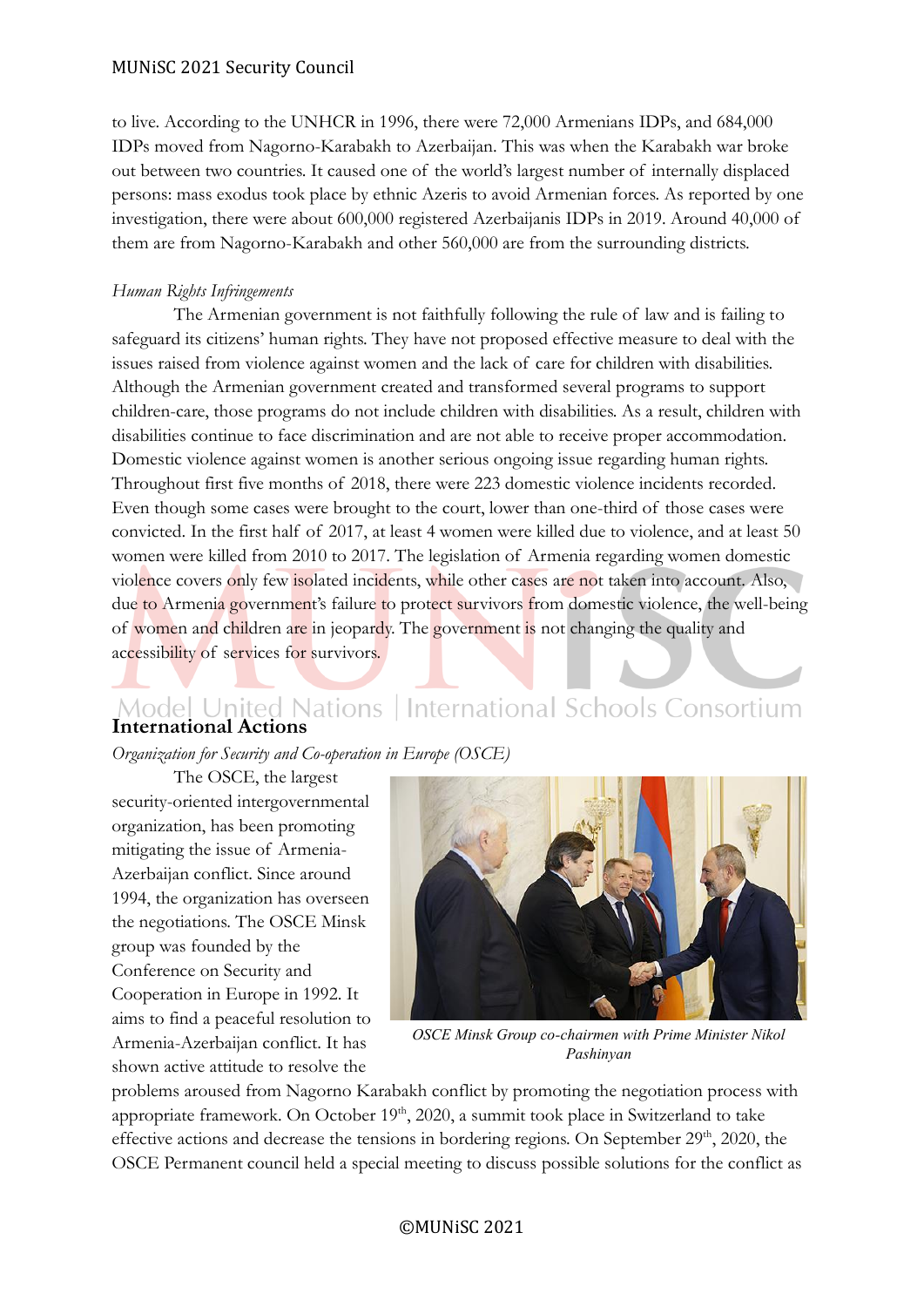tensions increased. 57 participating countries joined the meeting and sought for sustainable development.

#### *United Nations High Commissioners for Refugees (UNHCR)*

As an agency that is obligated to help and protect refugees, the UNHCR showed high concerns on the issue of Nagorno Karabakh conflict. The agency works to support those who are displaced and persecuted due to Nagorno Karabakh conflict by calling on all other UN parties to make sure that refugees' human rights are properly protected with appropriate measures and aid. Since early 1990s, when the conflict has begun, UNHCR has been assisting displaced people. It provided help to the Armenia and Azerbaijan governments to actively fulfill humanitarian needs for the displaced people and requested them for access to said people.

## **The P5 Nations' Stances**

*China*

Since 2013, China gradually increased its desire to develop the south Caucasus region of Azerbaijan to create more space for China's growing economic influences. As big transportation projects emerged in the region, China invested in the "Middle Corridor" project, which is also known as the Trans-Caspian International Transport Corridor Project.



Mod Armenia has shown interest to expand mational Schools Consortium its relationship with China on various aspects such as military, politics, economics, etc. In 2019, Armenia proposed bilateral exchange *Azerbaijan president and Chinese president shaking hands during a meeting that was held in April 2019*

programs that aim for international peacekeeping, military training, and regional security. As a result, military exchange programs were established between the two countries.

#### *France*

France is putting huge efforts to solve Nagorno Karabakh conflict and is currently providing aid to the people situated in the region. As around 500,000 people of France population are native to Armenia, the president of France is showing keen interest to the current situation of Armenia. On November 12<sup>th</sup>, 2020, the president announced during the Paris Peace Forum that France is prepared to establish reasonable and long-lasting resolutions for both Armenia and Azerbaijan on the ongoing conflict that they are currently facing. Furthermore, France calls for the active consideration and international supervision from other nations regarding the conflict.

#### *Russia*

The Russian Federation played a key role to set a ceasefire deal to resolve the severe conflicts ongoing between Armenia and Azerbaijan for several weeks throughout late September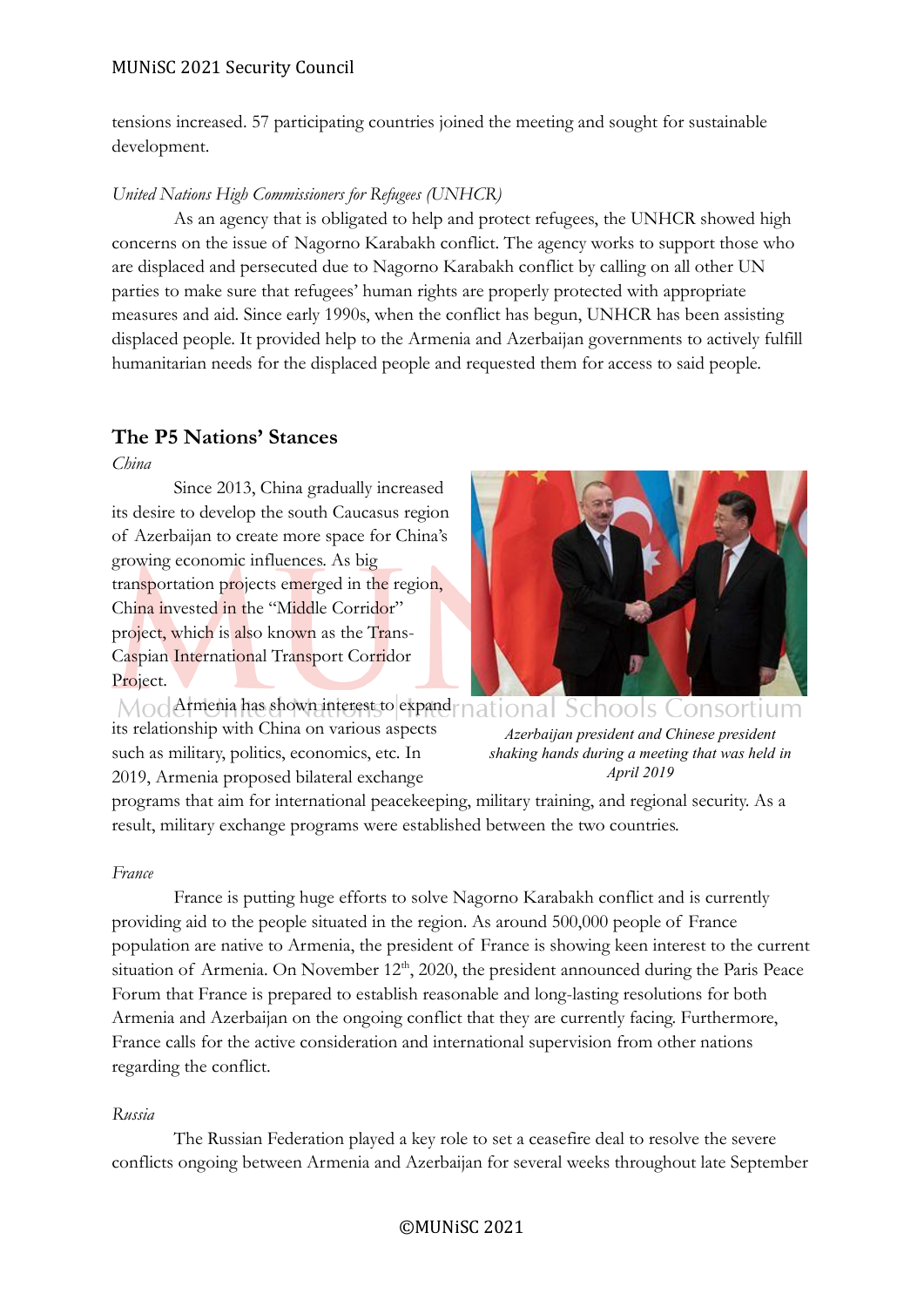to October. On November 9<sup>th</sup>, their peace deal was signed by the Russian president, Armenian president and Azerbaijani president. As this peace deal took effect, Russia deployed military forces of 2000 troops to a region called Lachin corridor, which is the area that connects the Karabakh capital to Armenia.

#### *United Kingdom*

The United Kingdom created a new UK aid package to help children and injured people, provide necessities to refugees, open access to medical kits, etc. UK's support to growing numbers of civilian casualties and displaced people have been appreciated globally. UK is promoting active protection to people who suffer from Nagorno Karabakh conflict by supporting the International Committee of the Red Cross (ICRC). The ICRC Regional director for Eurasia has shown gratefulness to the UK for its considerable contribution by providing high quality funding and helping the ICRC to respond quickly to the ongoing armed conflict.

#### *United States of America*

The United States has been providing humanitarian assistance to Armenia and putting efforts to improve its relations with Armenia. US assistance programs encompass humanitarian aid as well as the long-lasting development and economic stabilization of Armenia. As a part of the Minsk group, the United States sought to resolve various problems raised by the Nagorno Karabakh conflict. The United States brokered a ceasefire in October and urged nations to promote substantive negotiations.

#### **Possible Solutions**

# *Providing Humanitarian Support to Displaced People*

Hundreds and thousands of people living in the Nagorno Karabakh region and surrounding areas are suffering from unstable environments and the lack of necessities. Nations and organizations can cooperate to provide additional humanitarian aid to the people, especially to refugees. Providing proper education to children, protecting their human rights, and offering food and shelters are urgently needed for these people. Humanitarian support can be boosted by raising public awareness through mass media and other means of communication.

#### *Promoting Child Education*

According to a report released in October 2020, around 24,000 children in Karabakh are deprived of their right to get proper education, which is mainly because of the unceasing conflict between Armenia and Azerbaijan. Therefore, nations and organizations should work to open educational access to these children so that they may not



*Children in Karabakh*

only foster their abilities to learn individually but also improve their communities as a whole. The United Nation's Children's Fund (UNICEF) distributed 3,000 school bags and kits to the

#### ©MUNiSC 2021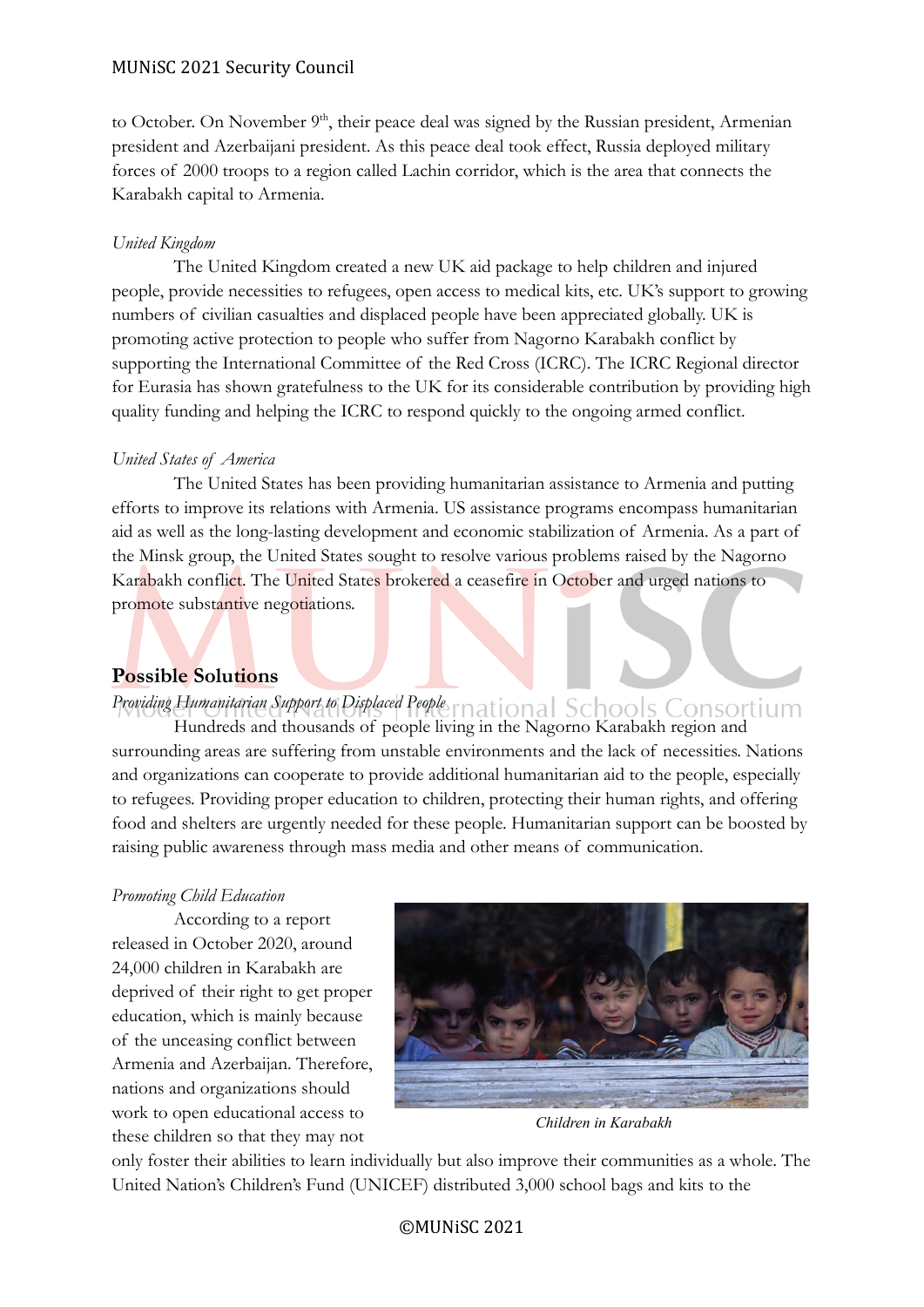children in Karabakh. It is also establishing 15 temporary learning places in the shelters to promote children education. Considering the significant impact of children education, nations and organizations should encourage education for children who are currently deprived in learning.

# **Glossary**

*Ceasefire:* temporary cessation of a war that takes place if both sides agree

*Internally displaced persons (IDPs):* people who are forced to flee from their home but within the country. In other words, they are refugees looking for safer place in their countries without crossing the border.